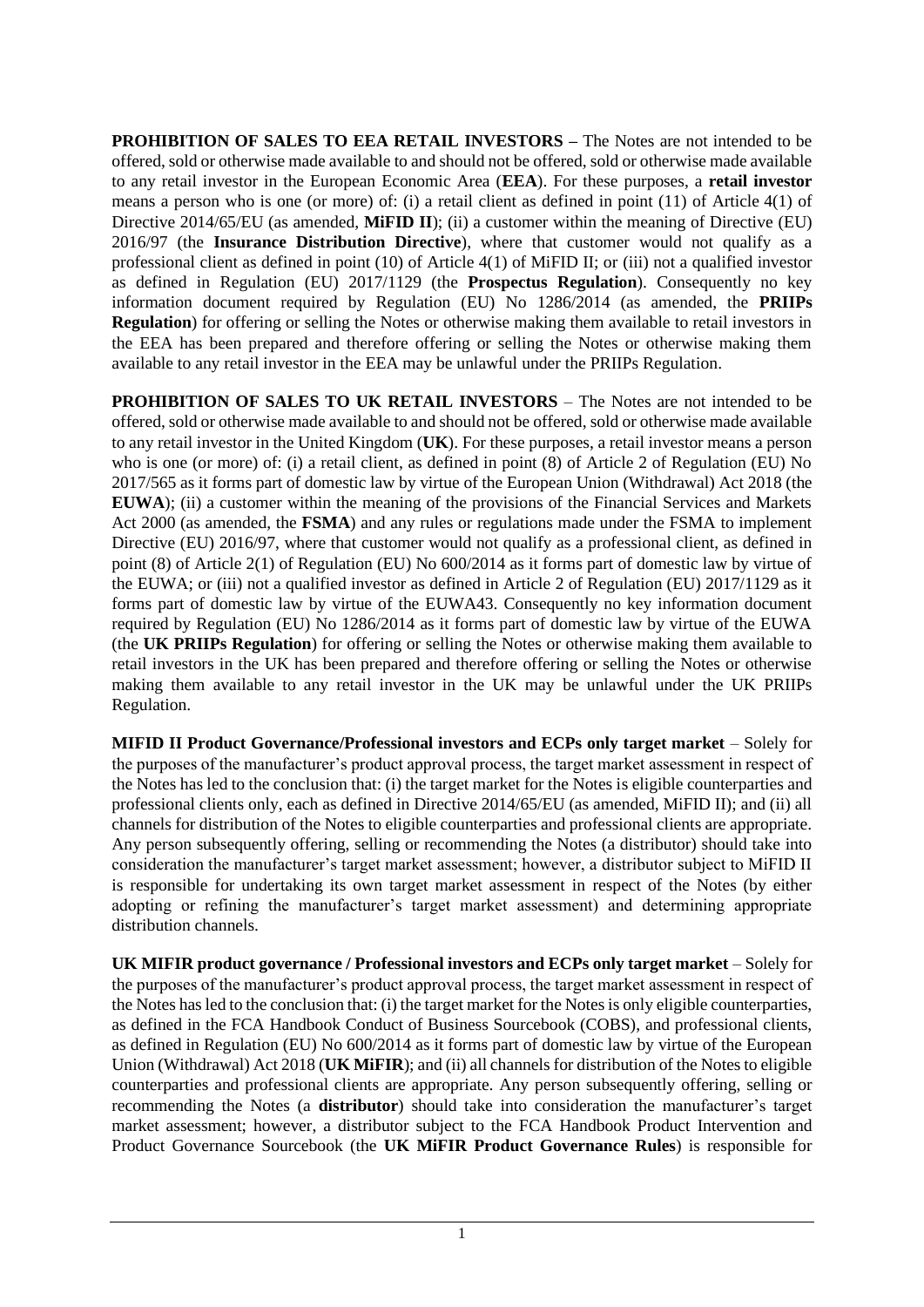undertaking its own target market assessment in respect of the Notes (by either adopting or refining the manufacturer's target market assessment) and determining appropriate distribution channels.

12 January 2022

## **Eika Boligkreditt AS**

### **Issue of NOK 2,000,000,000 Floating Rate Covered Notes due March 2026 (extendable to March 2027)**

#### **under the €20,000,000,000 Euro Medium Term Covered Note Programme**

## **Legal Entity Identifier (LEI): 549300T7MMTBQXCJOQ79**

### **PART A – CONTRACTUAL TERMS**

Terms used herein shall be deemed to be defined as such for the purposes of the Terms and Conditions of the VPS Notes (the **Conditions**) set forth in the Offering Circular dated 19 October 2020 which are incorporated by reference in the Offering Circular dated 14 October 2021. This document constitutes the Final Terms of the Notes described herein for the purposes of the Prospectus Regulation / Regulation (EU) 2017/1129 (the **Prospectus Regulation**) and must be read in conjunction with the Offering Circular dated 14 October 2021 which constitutes a base prospectus for the purposes of the Prospectus Regulation (the **Offering Circular**), including the Conditions incorporated by reference in the Offering Circular, in order to obtain all the relevant information. The Offering Circular has been published on the website of Euronext Dublin at https://live.euronext.com/.

| 1. | Issuer:                          |                                                                              | Eika Boligkreditt AS                                                                                 |  |
|----|----------------------------------|------------------------------------------------------------------------------|------------------------------------------------------------------------------------------------------|--|
| 2. | (a)                              | Series Number:                                                               | 65                                                                                                   |  |
|    | (b)                              | Tranche Number:                                                              | $\overline{2}$                                                                                       |  |
|    | (c)                              | Date on which the Notes will be<br>consolidated and form a single<br>Series: | The Notes will be consolidated and form a single<br>Series with Series 65 on the Issue Date          |  |
| 3. |                                  | Specified Currency or Currencies:                                            | Norwegian Kroner ("NOK")                                                                             |  |
| 4. | <b>Aggregate Nominal Amount:</b> |                                                                              |                                                                                                      |  |
|    | (a)                              | Series:                                                                      | NOK 8,000,000,000                                                                                    |  |
|    | (b)                              | Tranche:                                                                     | NOK 2,000,000,000                                                                                    |  |
| 5. | <b>Issue Price:</b>              |                                                                              | 102.4205 per cent. of the Aggregate Nominal<br>Amount plus accrued interest from 10 December<br>2021 |  |
| 6. | (a)                              | <b>Specified Denominations:</b>                                              | NOK 2,000,000                                                                                        |  |
|    | (b)                              | <b>Calculation Amount:</b>                                                   | NOK 2,000,000                                                                                        |  |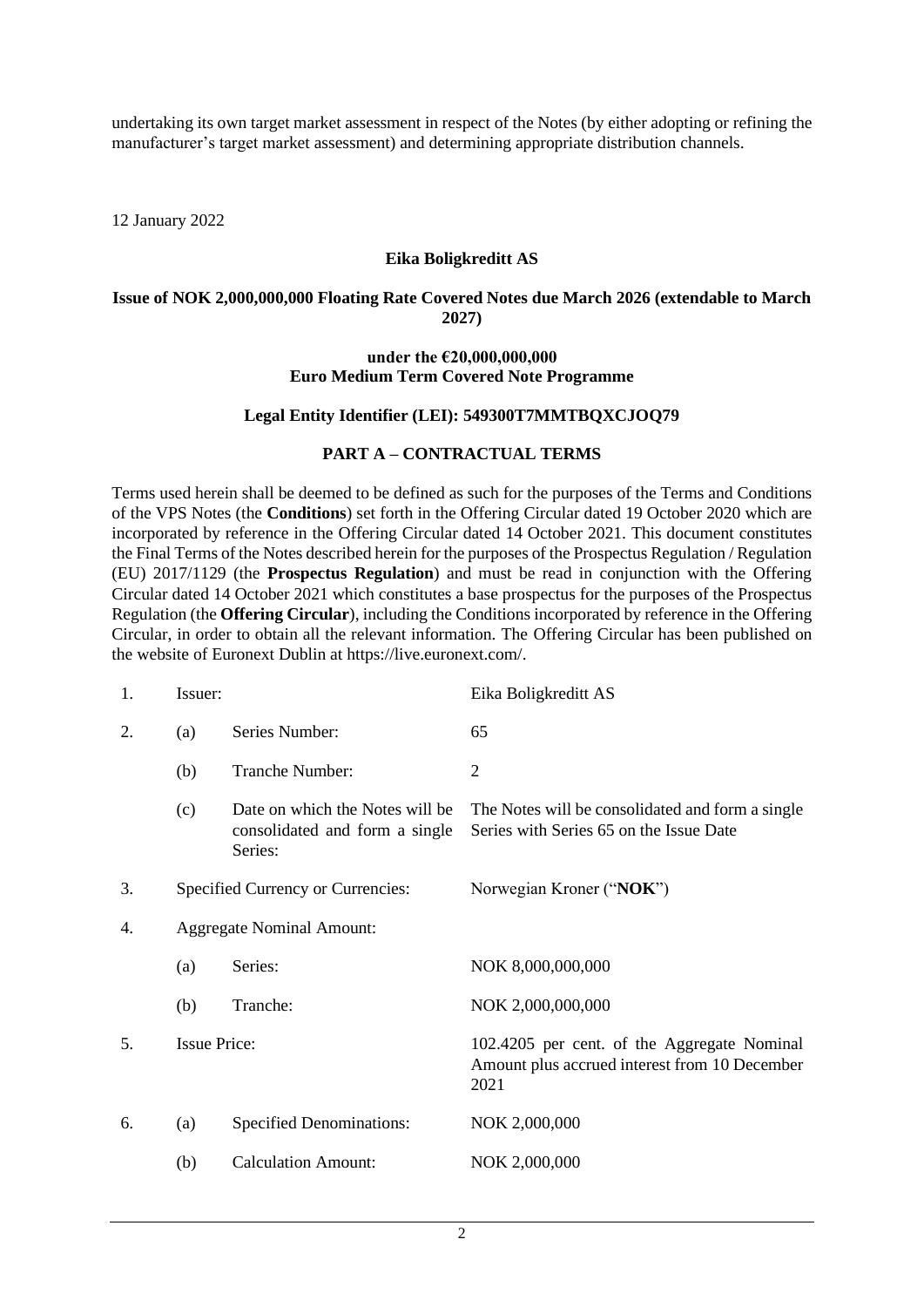| 7.  | (a)                    | <b>Issue Date:</b>                                                    | 17 January 2022                                                                                                                                                 |
|-----|------------------------|-----------------------------------------------------------------------|-----------------------------------------------------------------------------------------------------------------------------------------------------------------|
|     | (b)                    | <b>Interest Commencement Date:</b>                                    | 10 December 2021                                                                                                                                                |
| 8.  | <b>Maturity Date:</b>  |                                                                       | Interest Payment Date falling in or nearest to 10<br>March 2026                                                                                                 |
| 9.  | (a)                    | <b>Extended Final Maturity:</b>                                       | Applicable                                                                                                                                                      |
|     | (b)                    | <b>Extended Final Maturity Date:</b>                                  | Interest Payment Date falling in or nearest to 10<br>March 2027                                                                                                 |
| 10. | <b>Interest Basis:</b> |                                                                       | In respect of the period from (and including) the<br>Interest Commencement Date to (but excluding)<br>the Maturity Date:                                        |
|     |                        |                                                                       | 3-month NIBOR $+0.75$ per cent. Floating Rate<br>(see paragraph 16 below)                                                                                       |
|     |                        |                                                                       | In respect of the period from (and including) the<br>Maturity Date to (but excluding) the Extended<br>Final Maturity Date (if applicable):                      |
|     |                        |                                                                       | 3-month NIBOR $+0.75$ per cent. Floating Rate<br>(see paragraph 17 below)                                                                                       |
| 11. |                        | <b>Redemption/Payment Basis:</b>                                      | Subject to any purchase and cancellation or early<br>redemption, the Notes will be redeemed on the<br>Maturity Date at 100 per cent. of their nominal<br>amount |
| 12. |                        | Change of Interest Basis:                                             | Not Applicable                                                                                                                                                  |
| 13. |                        | Put/Call Options:                                                     | Not Applicable                                                                                                                                                  |
| 14. |                        | Date Board approval for issuance of Not Applicable<br>Notes obtained: |                                                                                                                                                                 |
|     |                        | PROVISIONS RELATING TO INTEREST (IF ANY) PAYABLE                      |                                                                                                                                                                 |
| 15. |                        | <b>Fixed Rate Note Provisions:</b>                                    | Not Applicable                                                                                                                                                  |

<span id="page-2-0"></span>

| 16. |     | <b>Floating Rate Notes Provisions:</b>                                    | Applicable                                                                                                                                                                                                                                                     |  |
|-----|-----|---------------------------------------------------------------------------|----------------------------------------------------------------------------------------------------------------------------------------------------------------------------------------------------------------------------------------------------------------|--|
|     | (a) | Period(s)/Specified<br><i>Specified</i><br><b>Interest Payment Dates:</b> | 10 March, 10 June, 10 September and 10<br>December in each year, from and including 10<br>March 2022, up to, and including, the Maturity<br>Date, subject to adjustment in accordance with<br>the Business Day Convention set out in<br>subparagraph (b) below |  |
|     | (b) | <b>Business Day Convention:</b>                                           | Modified Following Business Day Convention                                                                                                                                                                                                                     |  |
|     | (c) | <b>Additional Business Centre(s):</b>                                     | Not Applicable                                                                                                                                                                                                                                                 |  |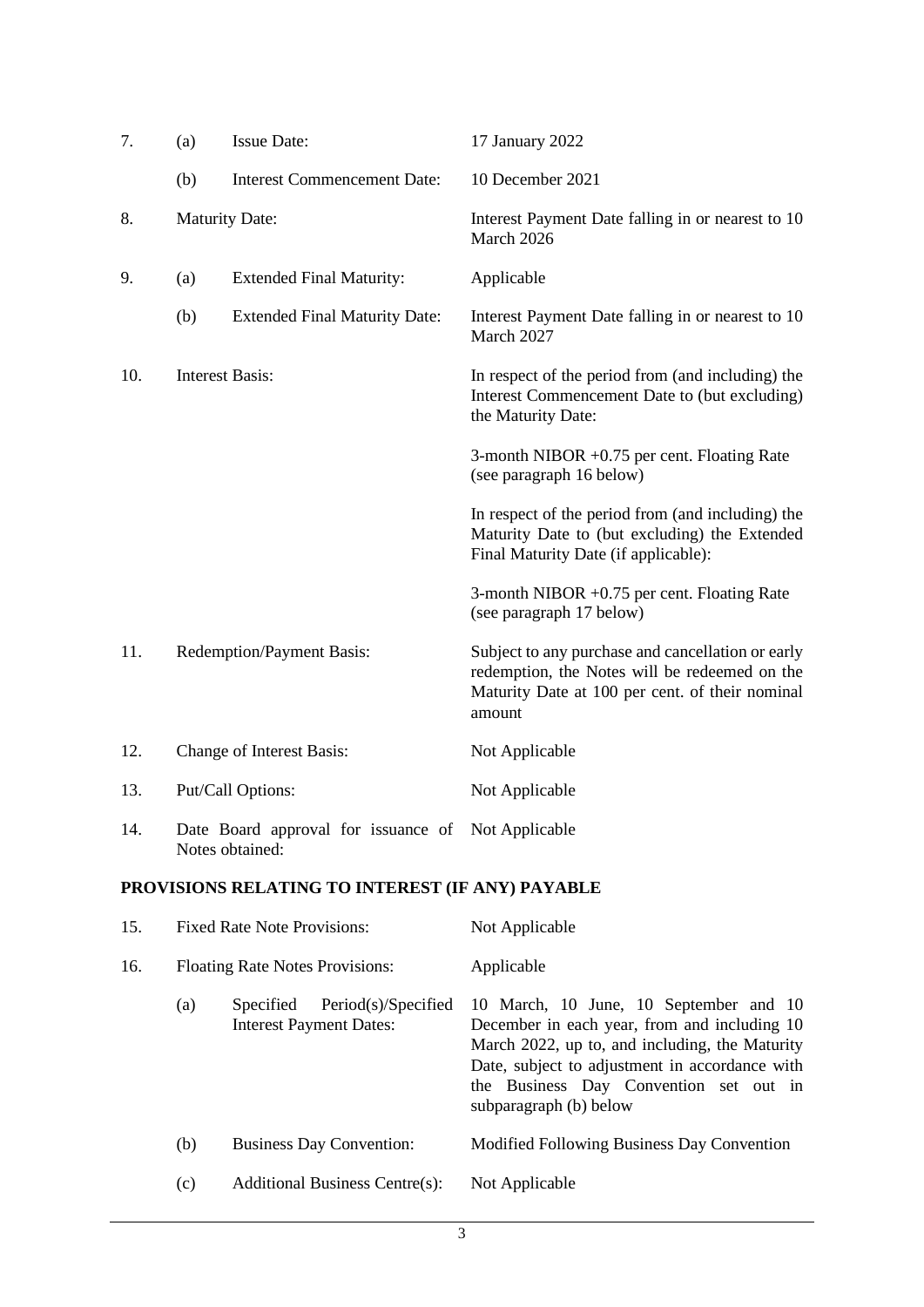<span id="page-3-0"></span>

|     | (d)<br>Manner in which the Rate of<br>Interest and Interest Amount is<br>to be determined:<br>(e)<br>Party responsible for calculating<br>the Rate of Interest and Interest<br>Amount (if not the Agent): |                                                                           | <b>Screen Rate Determination</b><br>Not Applicable                                                                          |  |
|-----|-----------------------------------------------------------------------------------------------------------------------------------------------------------------------------------------------------------|---------------------------------------------------------------------------|-----------------------------------------------------------------------------------------------------------------------------|--|
|     |                                                                                                                                                                                                           |                                                                           |                                                                                                                             |  |
|     | (f)                                                                                                                                                                                                       | <b>Screen Rate Determination:</b>                                         | Applicable                                                                                                                  |  |
|     |                                                                                                                                                                                                           | <b>Calculation Method:</b>                                                | Not Applicable                                                                                                              |  |
|     |                                                                                                                                                                                                           | Reference Rate:<br>٠                                                      | 3-month NIBOR                                                                                                               |  |
|     |                                                                                                                                                                                                           | Interest Determination<br>Date(s):                                        | Second Oslo Business Day prior to the start of<br>each Interest Period                                                      |  |
|     |                                                                                                                                                                                                           | <b>Relevant Screen Page:</b>                                              | Reuters Screen OIBOR page                                                                                                   |  |
|     |                                                                                                                                                                                                           | <b>Index Determination:</b><br>$\bullet$                                  | Not Applicable                                                                                                              |  |
|     | <b>Observation Method:</b>                                                                                                                                                                                |                                                                           | Not Applicable                                                                                                              |  |
|     |                                                                                                                                                                                                           | Lag Look-back Period:                                                     | Not Applicable                                                                                                              |  |
|     |                                                                                                                                                                                                           | Observation<br>Shift<br>Period:                                           | Not Applicable                                                                                                              |  |
|     | (g)                                                                                                                                                                                                       | Reference Rate Replacement:                                               | Applicable                                                                                                                  |  |
|     | (h)                                                                                                                                                                                                       | ISDA Determination:                                                       | Not Applicable                                                                                                              |  |
|     | (i)                                                                                                                                                                                                       | Linear Interpolation:                                                     | Not Applicable                                                                                                              |  |
|     | $Margin(s)$ :<br>(j)                                                                                                                                                                                      |                                                                           | $+0.75$ per cent. per annum                                                                                                 |  |
|     | (k)                                                                                                                                                                                                       | Minimum Rate of Interest:                                                 | 0 per cent. per annum                                                                                                       |  |
|     | (1)                                                                                                                                                                                                       | Maximum Rate of Interest:                                                 | Not Applicable                                                                                                              |  |
|     | (m)                                                                                                                                                                                                       | Day Count Fraction:                                                       | Actual/360                                                                                                                  |  |
| 17. |                                                                                                                                                                                                           | <b>Extended Maturity Interest Provisions:</b>                             | Applicable from (and including) the Maturity<br>Date to (but excluding) the Extended Final<br>Maturity Date (if applicable) |  |
|     | (a)                                                                                                                                                                                                       | <b>Fixed Rate:</b>                                                        | Not Applicable                                                                                                              |  |
|     | (b)                                                                                                                                                                                                       | <b>Floating Rate:</b>                                                     | Applicable                                                                                                                  |  |
|     |                                                                                                                                                                                                           | (i)<br>Specified<br>Period(s)/Specified<br><b>Interest Payment Dates:</b> | 10 June 2026, 10 September 2026, 10 December<br>2026 and 10 March 2027, subject to adjustment                               |  |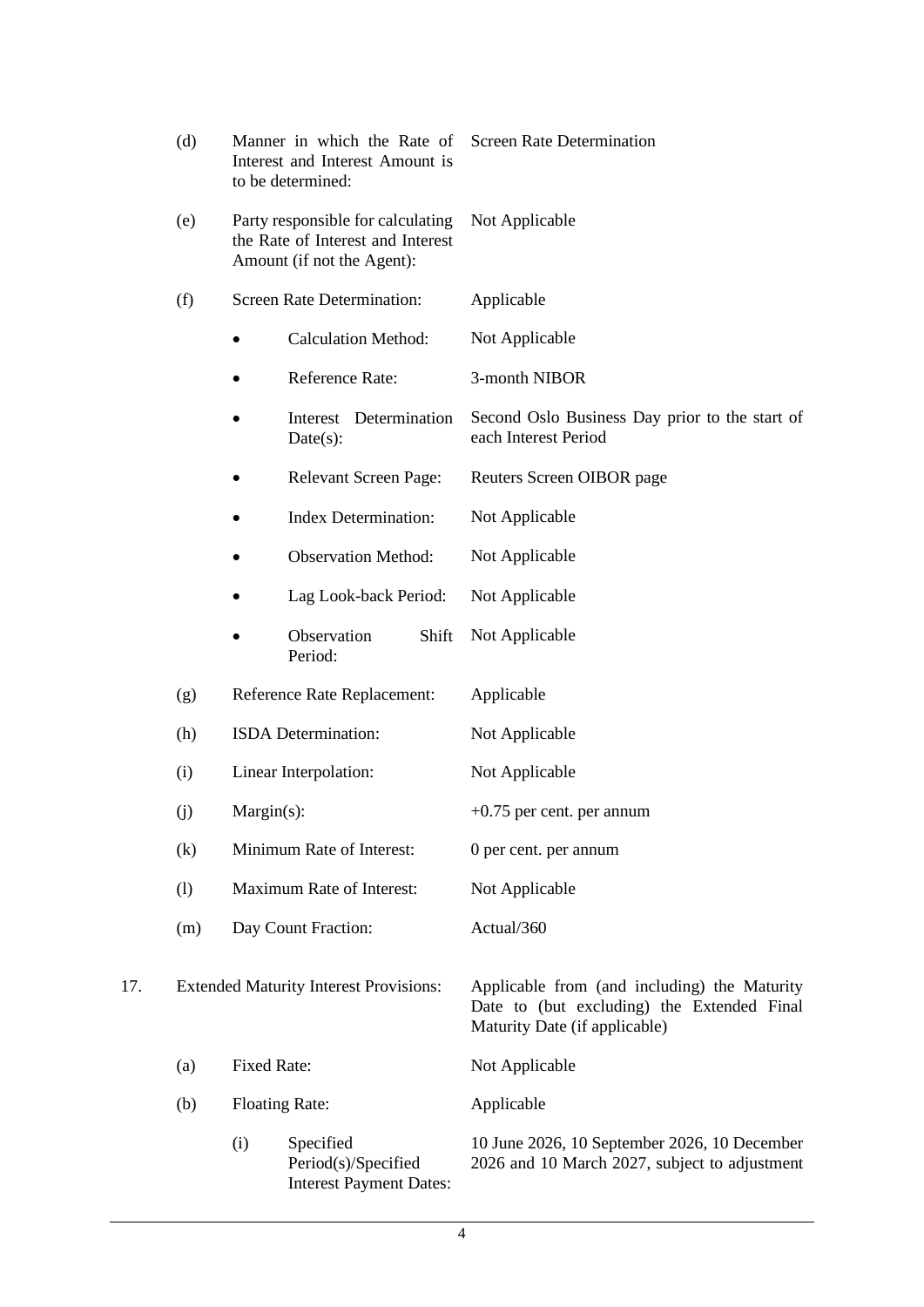in accordance with the Business Day Convention set out in subparagraph [\(ii\) below](#page-4-0)

<span id="page-4-0"></span>

| (ii)   | <b>Business</b><br>Convention: | Day                                                                                                      | Modified Following Business Day Convention                             |
|--------|--------------------------------|----------------------------------------------------------------------------------------------------------|------------------------------------------------------------------------|
| (iii)  | Additional<br>Centre(s):       | <b>Business</b>                                                                                          | Not Applicable                                                         |
| (iv)   | determined:                    | Manner in which the<br>Rate of Interest and<br>Interest Amount is to be                                  | <b>Screen Rate Determination</b>                                       |
| (v)    | Interest<br>Agent):            | Party responsible for Not Applicable<br>calculating the Rate of<br>and<br>Interest<br>Amount (if not the |                                                                        |
| (vi)   | Screen                         | Rate<br>Determination:                                                                                   | Applicable                                                             |
|        |                                | Calculation<br>Method:                                                                                   | Not Applicable                                                         |
|        |                                | Reference Rate:                                                                                          | 3- month NIBOR                                                         |
|        |                                | Interest<br>Determination<br>Date(s):                                                                    | Second Oslo Business Day prior to the start of<br>each Interest Period |
|        |                                | Relevant<br>Screen Page:                                                                                 | Reuters Screen OIBOR page                                              |
|        |                                | Index<br>Determination:                                                                                  | Not Applicable                                                         |
|        |                                | Observation<br>Method:                                                                                   | Not Applicable                                                         |
|        |                                | Lag Look-back<br>Period:                                                                                 | Not Applicable                                                         |
|        |                                | Observation<br><b>Shift Period:</b>                                                                      | Not Applicable                                                         |
| (vii)  | Reference                      | Rate<br>Replacement:                                                                                     | Applicable                                                             |
| (viii) |                                | ISDA Determination:                                                                                      | Not Applicable                                                         |
| (ix)   | Margin(s):                     |                                                                                                          | $+0.75$ per cent. per annum                                            |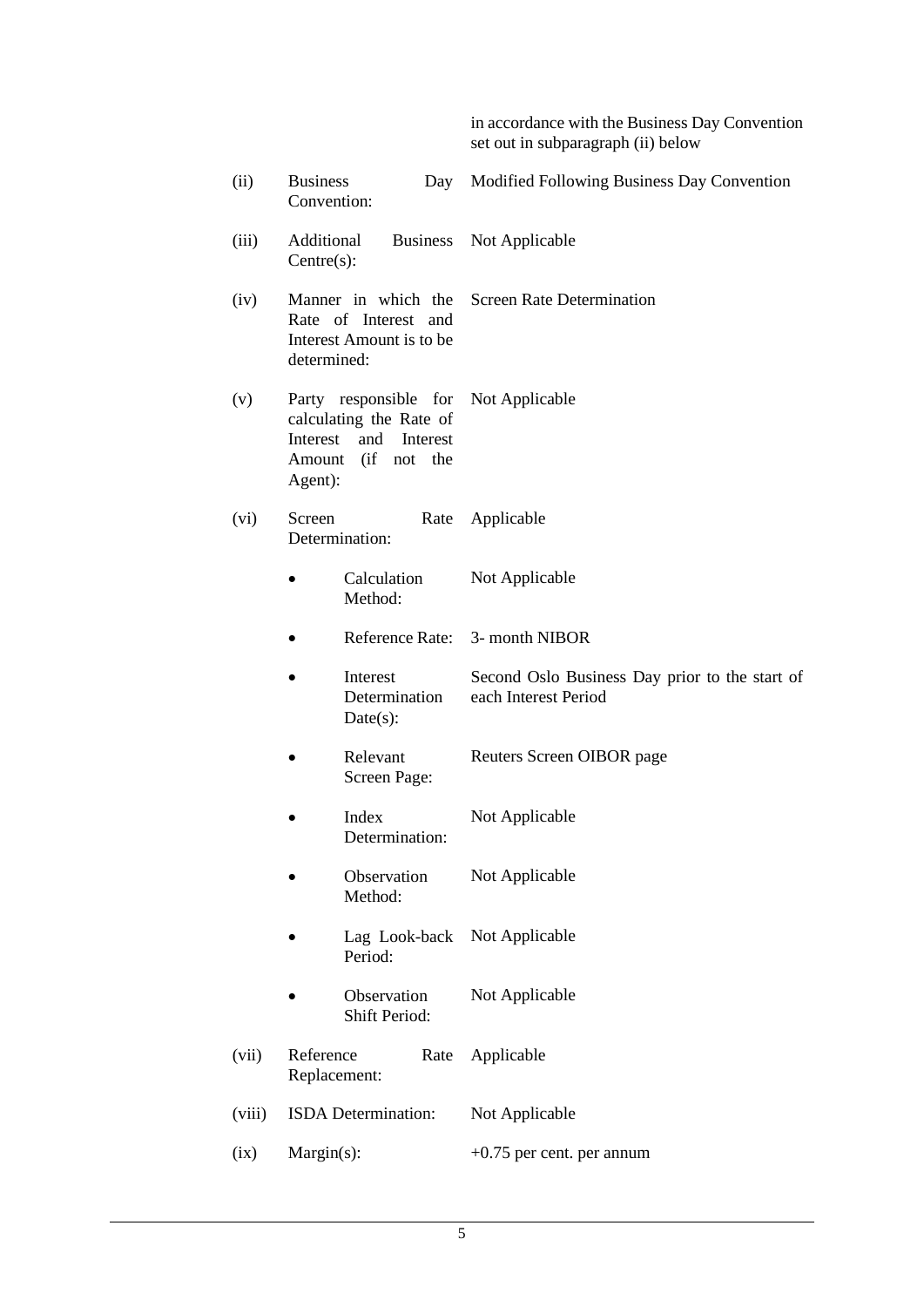|     | (x)                                      | Minimum<br>Interest: |  | Rate of 0 per cent. per annum |
|-----|------------------------------------------|----------------------|--|-------------------------------|
|     | $(x_i)$                                  | Maximum<br>Interest: |  | Rate of Not Applicable        |
|     | (xii)                                    | Day Count Fraction:  |  | Actual/360                    |
| 18. | Zero Coupon Note Provisions:             |                      |  | Not Applicable                |
|     | <b>PROVISIONS RELATING TO REDEMPTION</b> |                      |  |                               |
| 10  | $Iqg$ rener Colli                        |                      |  | $N_{0}$ Annlicable            |

| 19. | Issuer Call:             | Not Applicable                       |
|-----|--------------------------|--------------------------------------|
| 20. | Investor Put:            | Not Applicable                       |
| 21. | Final Redemption Amount: | NOK 2,000,000 per Calculation Amount |

## **GENERAL PROVISIONS APPLICABLE TO THE NOTES**

22. Form of Notes:

23.

| (a) | Form:                           | <b>VPS</b> Notes |
|-----|---------------------------------|------------------|
| (b) | New Global Note:                | Not Applicable   |
|     | Additional Financial Centre(s): | Not Applicable   |

Signed on behalf of Eika Boligkreditt AS:

By:  $\bigcup_{\text{Duly}}$  authorised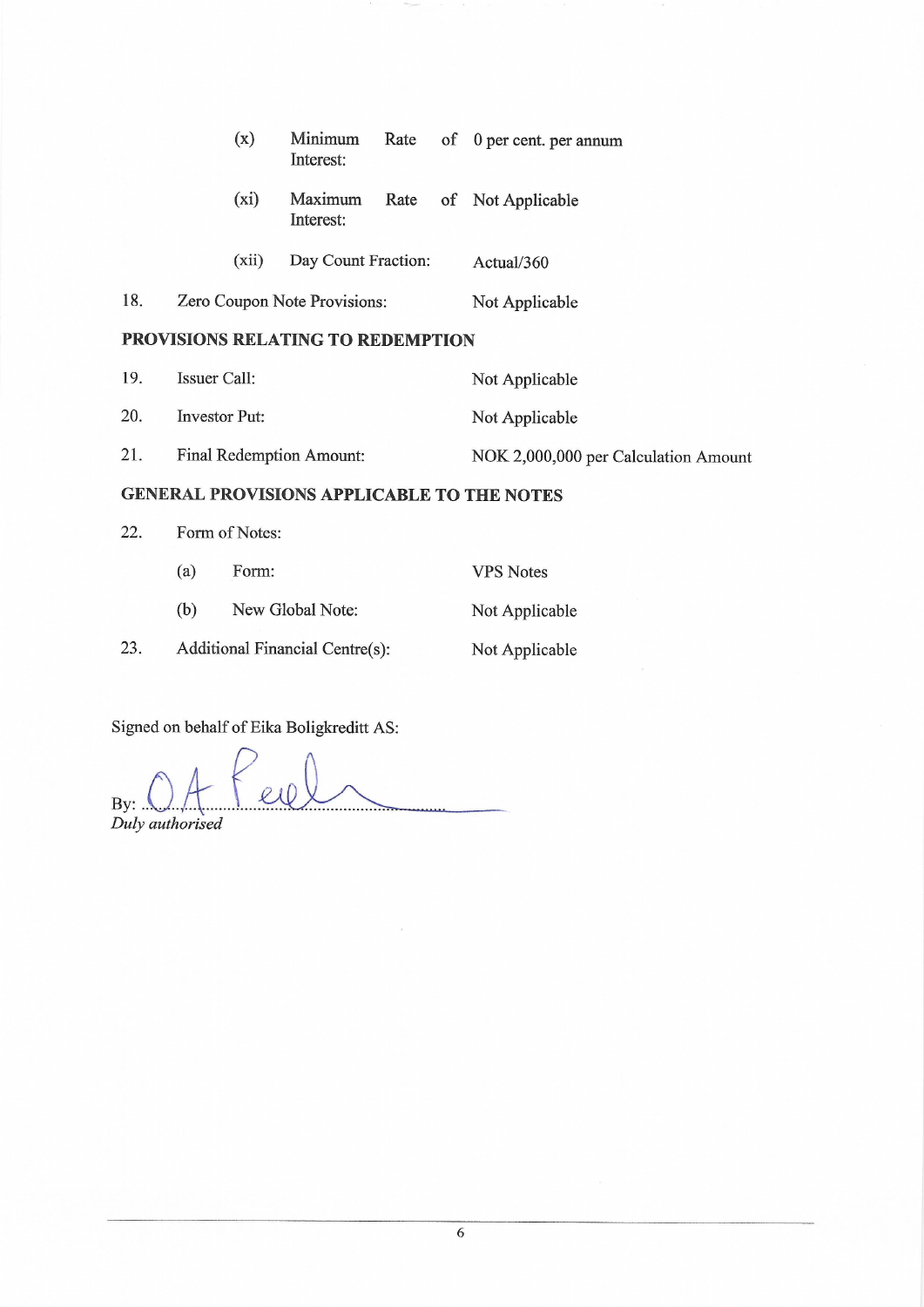## **PART B – OTHER INFORMATION**

### **1. LISTING**

|    | (a)            | Admission<br>Listing<br>and<br>trading:                           | to | Application has been made by the Issuer (or on<br>its behalf) for the Notes to be admitted to the<br>Regulated Market of the Oslo Stock Exchange<br>with effect from the Issue Date. |
|----|----------------|-------------------------------------------------------------------|----|--------------------------------------------------------------------------------------------------------------------------------------------------------------------------------------|
|    | (b)            | of total expenses<br>Estimate<br>related to admission to trading: |    | Not Applicable                                                                                                                                                                       |
| 2. | <b>RATINGS</b> |                                                                   |    |                                                                                                                                                                                      |
|    | Ratings:       |                                                                   |    | The Notes to be issued have been rated Aaa by<br>Moody's Investors Service Limited (Moody's).                                                                                        |
|    |                |                                                                   |    | Moody's is established in the United Kingdom                                                                                                                                         |

1060/2009 (as amended).

and is registered under Regulation (EC) No.

## **3. INTERESTS OF NATURAL AND LEGAL PERSONS INVOLVED IN THE ISSUE**

Save for any fees payable to the Dealers, so far as the Issuer is aware, no person involved in the issue of the Notes has an interest material to the offer. The Dealers and their affiliates have engaged, and may in the future engage, in investment banking and/or commercial banking transactions with, and may perform other services for, the Issuer and its affiliates in the ordinary course of business.

# **4. REASONS FOR THE OFFER AND ESTIMATED NET PROCEEDS**

- (i) Reasons for the offer: General Business Purposes
- (ii) Estimated net proceeds: NOK 2,051,661,111.11

#### **5. YIELD (***Fixed Rate Notes only***)** Not Applicable

Indication of yield:

## **6. OPERATIONAL INFORMATION**

- (i) ISIN: NO0010921067
- (ii) Common Code: Not Applicable
- (iii) Any clearing system(s) other than Euroclear, Clearstream, Luxembourg or Swiss Securities Services Corporation and the relevant identification number(s): Euronext VPS (Address: Fred. Olsens gate 1, 0152 Oslo, Norway), organisation no. 985 140 421